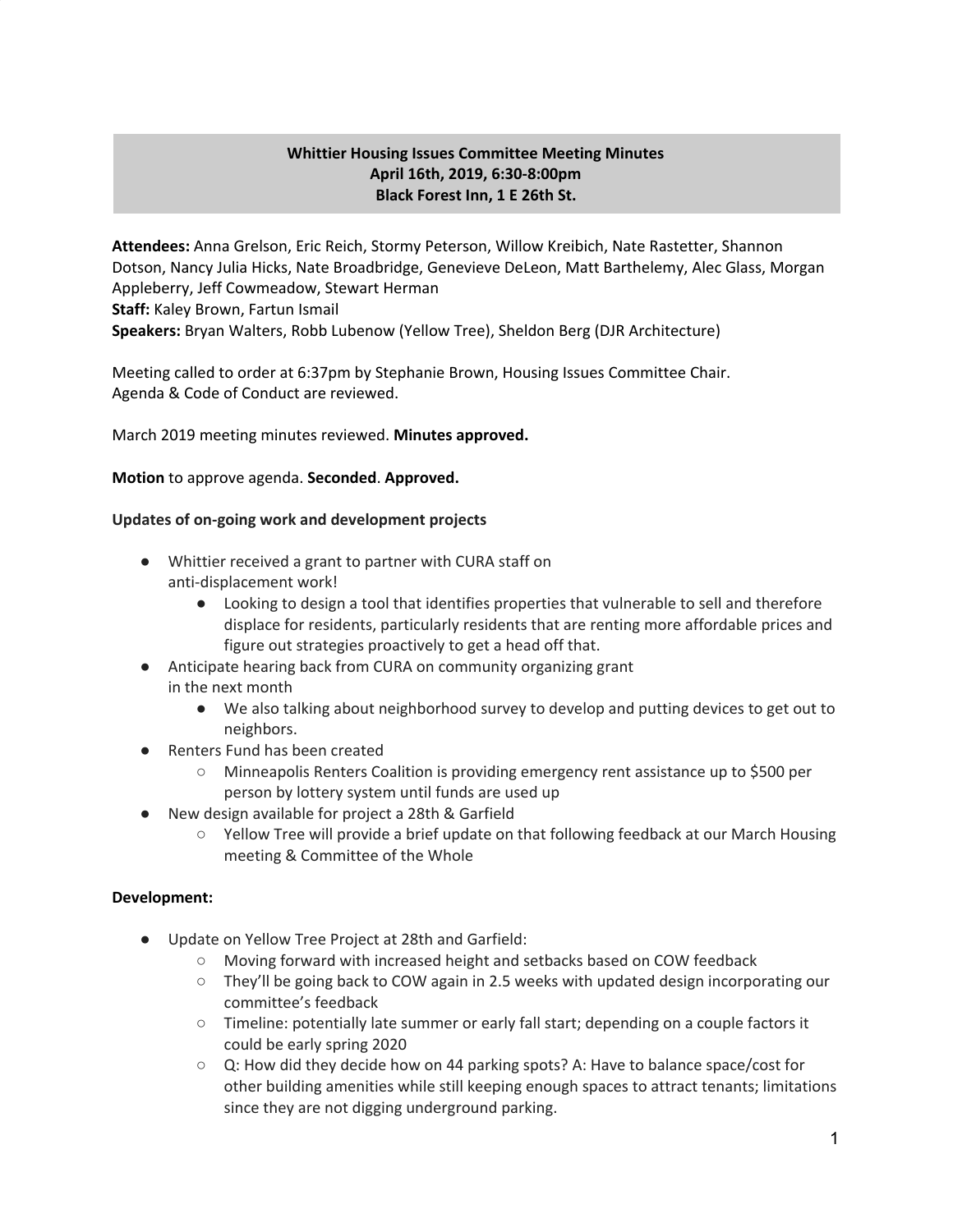- $\circ$  Q: What is being done to engage tenants who live there right now? A: They were able to move them to another property owned by Yellow Tree nearby in the same building class and at the same rent; were lucky they had high vacancy rates there. In the meantime they have also made some critical repairs and renovations to the existing building on this project site to make it livable.
- Yellow Tree Project at 26<sup>th</sup> St & Blaisdell:
	- Rough draft proposal 5.5 stories with 146 units and 107 parking stalls (for comparison, The Whit is only 74 units)
	- Currently zoned as R5 (residential) and OR2 (office residential); would need variances here
	- $\circ$  Looking into possibility of including some small commercial uses on the ground level, and input was requested on whether Blaisdell Ave or 26th St. felt more appropriate for that use; results were mixed, but slight majority leaned toward 26th; slight majority also preferred just residential use rather than including commercial given parking limitations
		- Parking will be incredibly competitive regardless on Sundays with Calvary Baptist Church across the street
	- Q: What does the process look like for mitigating risk of damage to neighboring properties during the excavation and pile driver process to install underground components?
		- They do a 3rd party "pre-work survey" and continuous monitoring of vibrations; machinery automatically shuts off if it reaches a certain vibration threshold to avoid any damage being done; doing it when the soil is not frozen will also help a lot
	- Design & rent considerations
		- Incorporating walk-up units to maintain residential context
		- Including non-active green roof areas to help with stormwater management and energy efficiency + amenity decks
		- Using brick and stone materials with muted palette to match the area's context
		- Mix of studio, micro one bedrooms, 1 bedrooms, and 2 bedrooms
		- Aiming to fill an "entry point market rate housing" niche by targeting those with an AMI ranging from the low \$30s to \$60k/yr
			- Q: Comment on how this development is likely to affect the existing N.O.A.H.; are they exploring Inclusionary Zoning within this project? A: That interim policy is in flux and will not be enforced until the end of next year; would require 10% of units be designated affordable
			- Note: This project just barely misses the size threshold to trigger this requirement
		- Rapid fire summary of issues committee members want Yellow Tree to pay attention to and incorporate:
			- Affordability & concerns of n'hood displacement
			- Stormwater management
			- Residents do not want this area to become "the next Uptown"
			- Make it more beautiful with public realm and building face features
			- Good spot to emphasize bike and public transportation in the n'hood